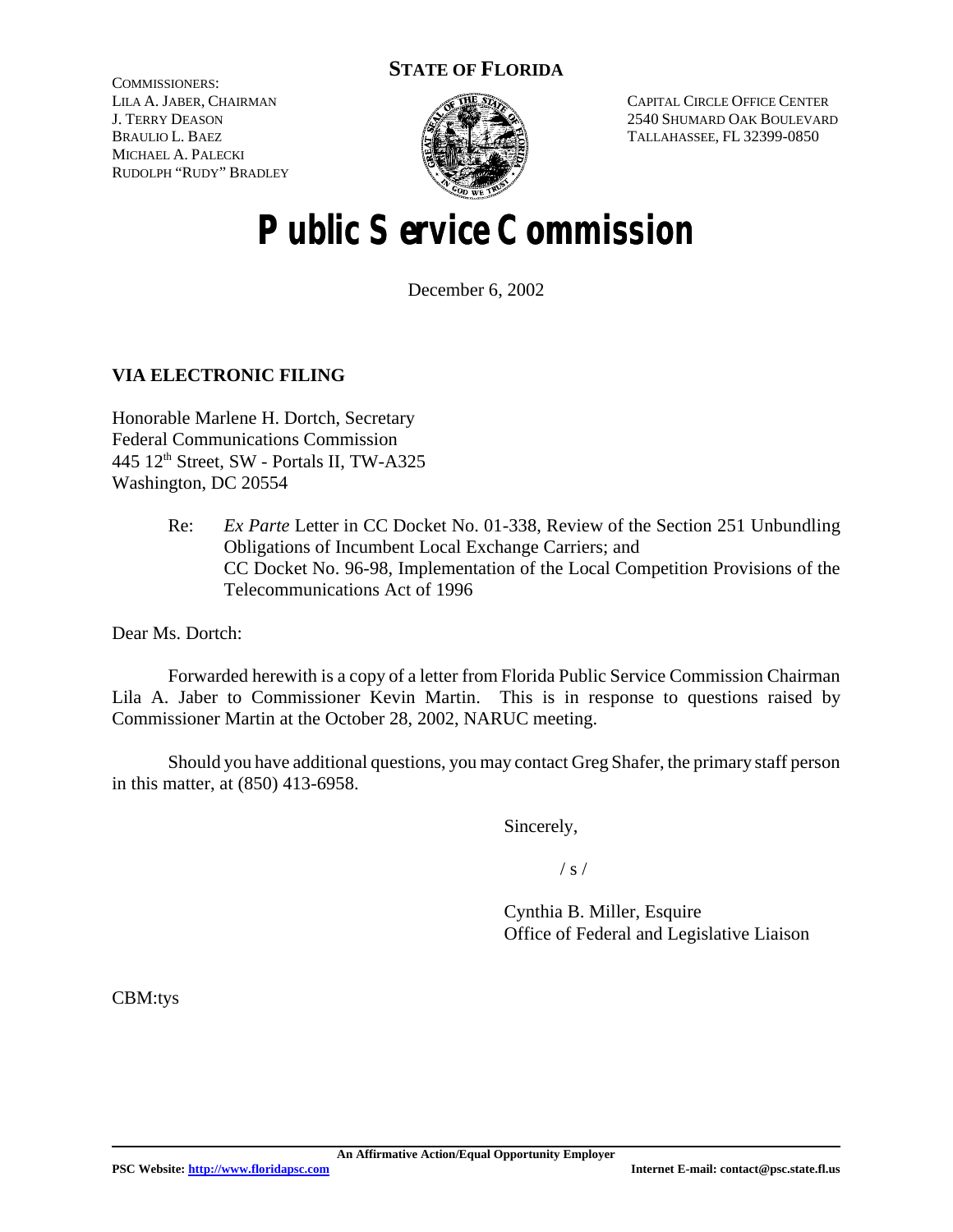**STATE OF FLORIDA**

LILA A. JABER **CHAIRMAN** 



CAPITAL CIRCLE OFFICE CENTER 2540 Shumard Oak Boulevard Tallahassee, FL 32399-0850 (850) 413-6044

# **Public Service Commission**

December 6, 2002

### **VIA ELECTRONIC FILING**

The Honorable Kevin J. Martin Commissioner Federal Communications Commission 445  $12<sup>th</sup>$  Street, SW Washington, D.C. 20554

#### **Re: Questions Raised by Commissioner Martin at the October 28, 2002 NARUC Hearing in Detroit, Michigan**

Dear Commissioner Martin:

On October 28, 2002, you and Commissioner Kathleen Abernathy attended the National Association ofRegulatoryUtilityCommissioners(NARUC) public hearing in Detroit,Michigan where state utility Commissioners testified to the efforts of states around the country relating to the establishment and pricing of Unbundled Network Elements (UNEs). The hearing was a platform for state Commissioners to express their positions regarding the Triennial Review of Unbundled Network Elements currently pending before the Federal Communications Commission (FCC). Commissioner Abernathy and you provided an opportunity for dialog that was greatly appreciated by the states. Unfortunately no representatives from the Florida Public Service Commission (FPSC) were able to attend. However, I would like to take this opportunity to address two questions that you raised at the hearing. The responses to those questions appearing below are based on data recently compiled for the FPSC's annual report on Competition in the Telecommunications Markets in Florida. This report is required by our legislature. Much of the data compiled for the report is provided confidentially and we are unable to provide certain details. However, our staff has been able to draw some inferences from the data that give us insight on the questions that you asked in Detroit.

#### **Q1. Should the FCC adopt a policy that when CLECs install their own switches and other facilities to serve their business customers, they should be required to phase out UNE-P and migrate their residential customers to their own facilities?**

A1. In reviewing recent data for Florida, the following items are of particular interest as they relate to the UNE-P debate:

! The top ten CLEC users of UNE-P account for 93 percent of all UNE-P access lines.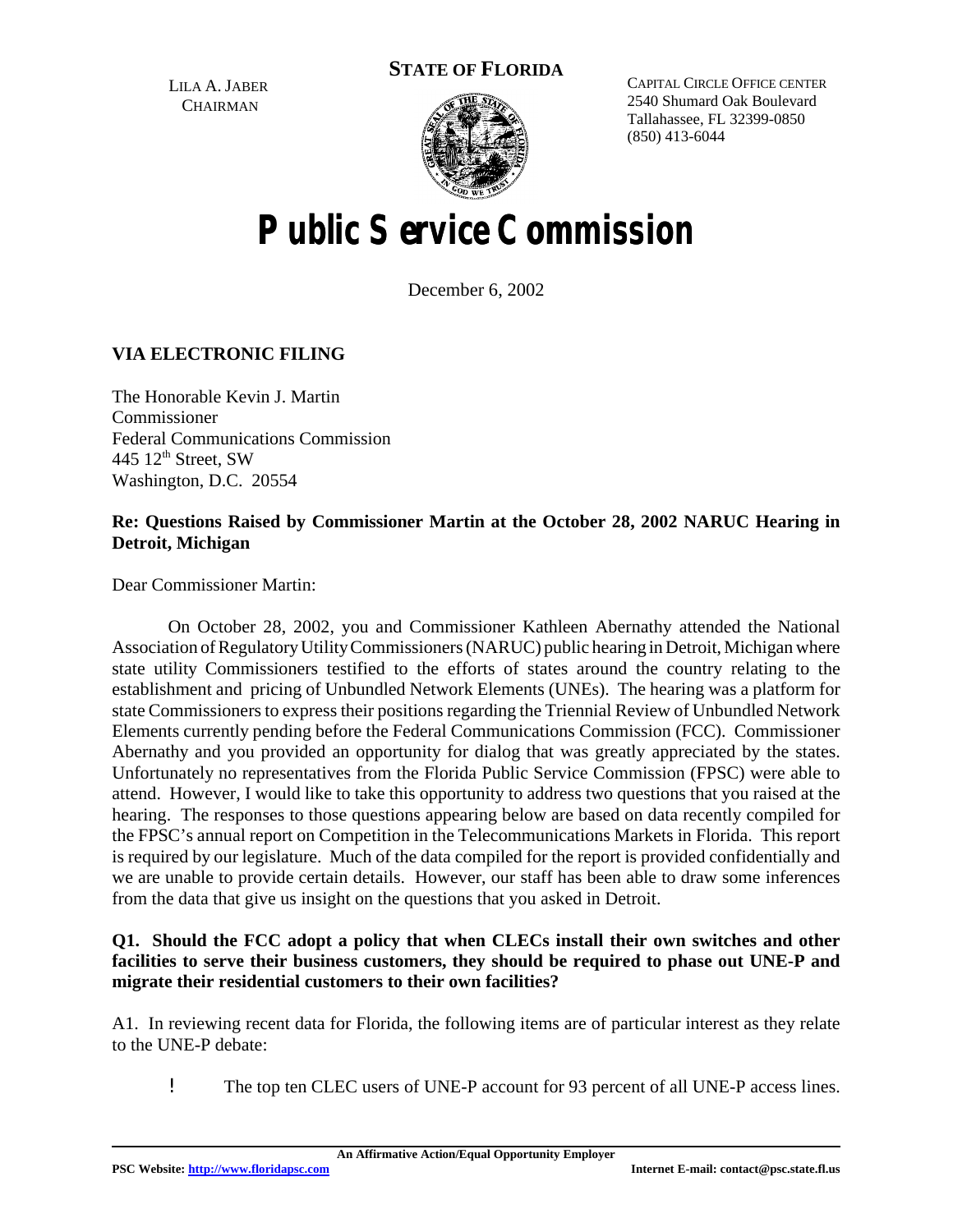The Honorable Kevin J. Martin December 6, 2002 Page 3

- ! The top ten facilities-based CLECs as measured by access lines account for 85 percent of all facilities-based access lines.
- ! Only four of the top ten facilities-based CLECs serve end-users via UNE-P and only six of the top twenty.
- ! The top ten facilities-based CLECs as measured by access lines account for 15.9 percent of all UNE-P access lines. (Figure 1)
- ! The top ten CLEC users of UNE-P account for 30.6 percent of all facilities-based access lines. (Figure 2)

Our staff believes and I agree, that this information suggests that end-users served via UNE-P and end-users served by facilities-based provisioning may, in fact, constitute two different markets. One further piece of information that would tend to support that inference is clearly demonstrated by the attached Figures 3 and 4. Figures 3 and 4 demonstrate that for the twelve-month period from July 2001 to June 2002 accesslinesin Florida served via UNE-P increased from 12.2 percent to 28 percent. In the same period, facilities-based access lines grew from 39.4 percent to 50 percent. What is striking about these numbers, in the context of the debate over UNE-P, is that the number of facilities-based access lines actually increased along with UNE-P based access lines. The gain in UNE-P and facilities-based resulted in a decline in percents of resale access lines and UNE-L.

As already noted, I believe a strong case can be made that UNE-P and facilities-based access lines are really two distinct markets with very limited crossover. A plausible explanation for this is that migration costs from UNE-P to facilities-based are too high to make it a logical and economic progression under the current cost/price relationships. Given that conclusion, it would not be appropriate to require a migration plan for UNE-P contingent upon the ownership of switching facilities unless and until a more cost effective end-user migration procedure for moving UNE-P access lines to CLEC owned facilities can be implemented. It may be an appropriate incentive for ILECs and CLECs alike, to condition a time limited transition on the provision of a more mechanized, cost effective migration procedure.

In addition, it must be recognized that the ability of anyCLEC to achieve a core facilities-based clientele is currently driven by population density. The CLEC must be able to get enough customers in a given geographic area to justify the expense of a switch. Until transport costs and UNE-P migration costs fall to a certain level it is not cost effective to own facilities. Thus, any transition plan to phase out UNE-P will run the risk of abandoning the hope of competition in small and medium size markets, i.e., rural. This will continue to be true until transport and migration costs are reduced to a level that will provide an economic incentive for CLECs to add customers outside the more densely populated wire centers.

In conclusion, a UNE-P transition plan based solely on a CLEC having its own switch does not appear to be appropriate at this time. There are other considerations, such as UNE-P migration costs and population density, that must be overcome in order to provide an economic incentive for carriers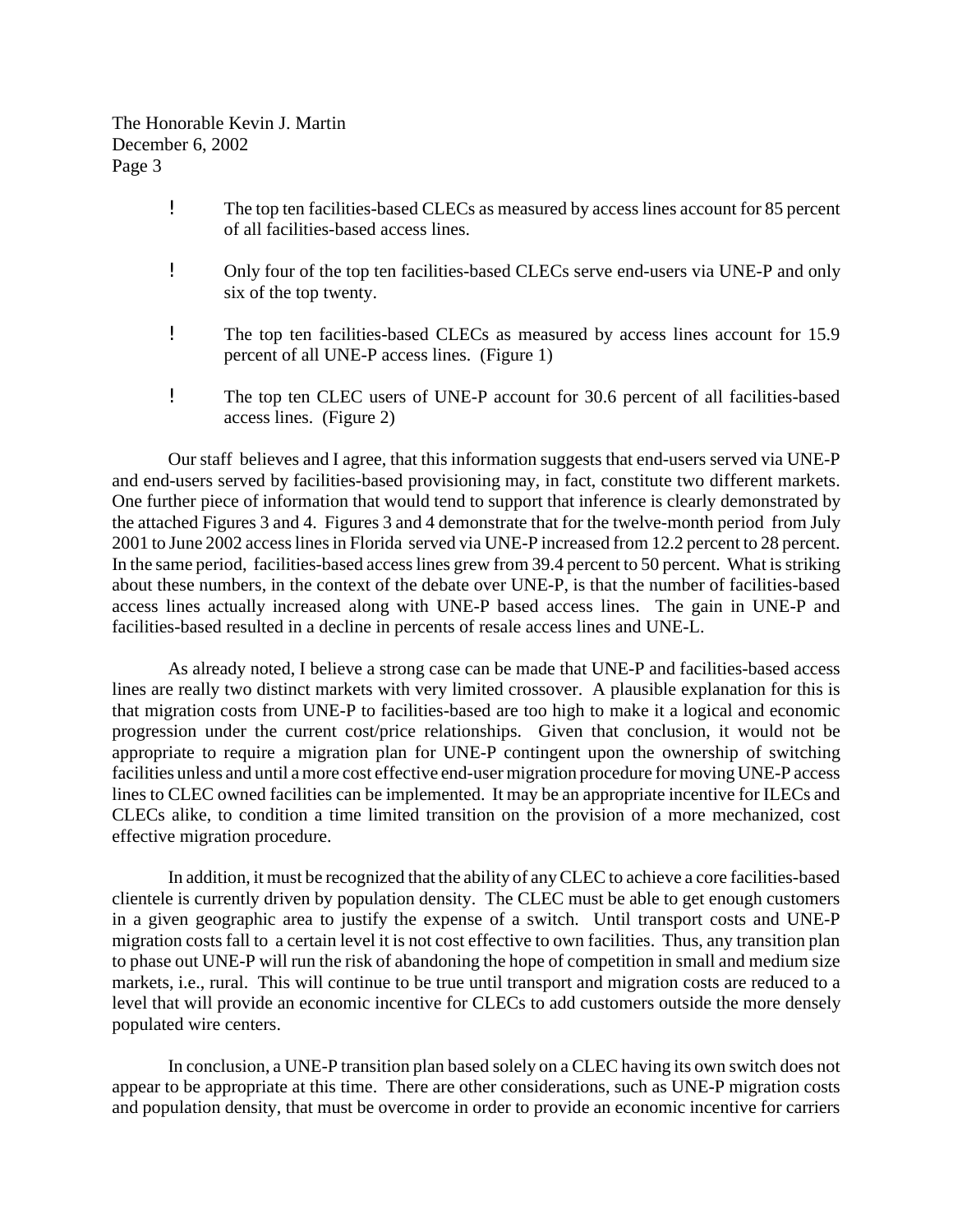The Honorable Kevin J. Martin December 6, 2002 Page 4

to transition from UNE-P to facilities-based. An incentive plan to encourage a more mechanized, cost effective UNE-P migration would be a step in the right direction.

#### **Q2. How would competitors compete if some element or elements go away?**

A2. Based on the previous analysis, I believe that access lines provided via UNE-P and those provisioned by CLEC facilities really constitute two different markets. The result is that there is little or no crossover ability from UNE-P to facilities-based. This conclusion is reinforced by the fact that there are so few carriers, even amongst the largest CLECs, that actually pursue customers in both markets. As noted in the previous response, a possible explanation for this is that migration costs from UNE-P to facilities-based are such that they effectively discourage crossover between these two markets. When you factor in the issue of density, facilities-based carriers are likely to focus on densely populated wire centers and the likelihood of a facilities-based CLEC serving a medium to low density wire center is nearly zero. UNE-P provides a reasonable competitive alternative for those areas. Even considering other platforms, such as wireless and cable telephony, population density is also an issue for those technologies, albeit to a lesser extent.

What this means in relation to your question is that if a UNE, such as switching, is removed from the table and in so doing seriously changes the nature of UNE-P, the likely consequence is that an otherwise viable competitive option will be eliminated. This will, in all likelihood, force a significant number of UNE-P served end-users to return to the ILEC and may well result in a decline in the overall number of CLECs, many of whom have established their business models solely on the availability of UNEs, and UNE-P in particular.

I would like to thank you again for attending the NARUC hearing in Detroit and for making yourself available for dialog on this important issue.

Sincerely,

 $/ s /$ 

Lila A. Jaber Chairman

LAJ Attachment

cc: The Honorable Michael K. Powell, Chairman The Honorable Kathleen Q. Abernathy The Honorable Michael J. Copps The Honorable Jonathan S. Adelstein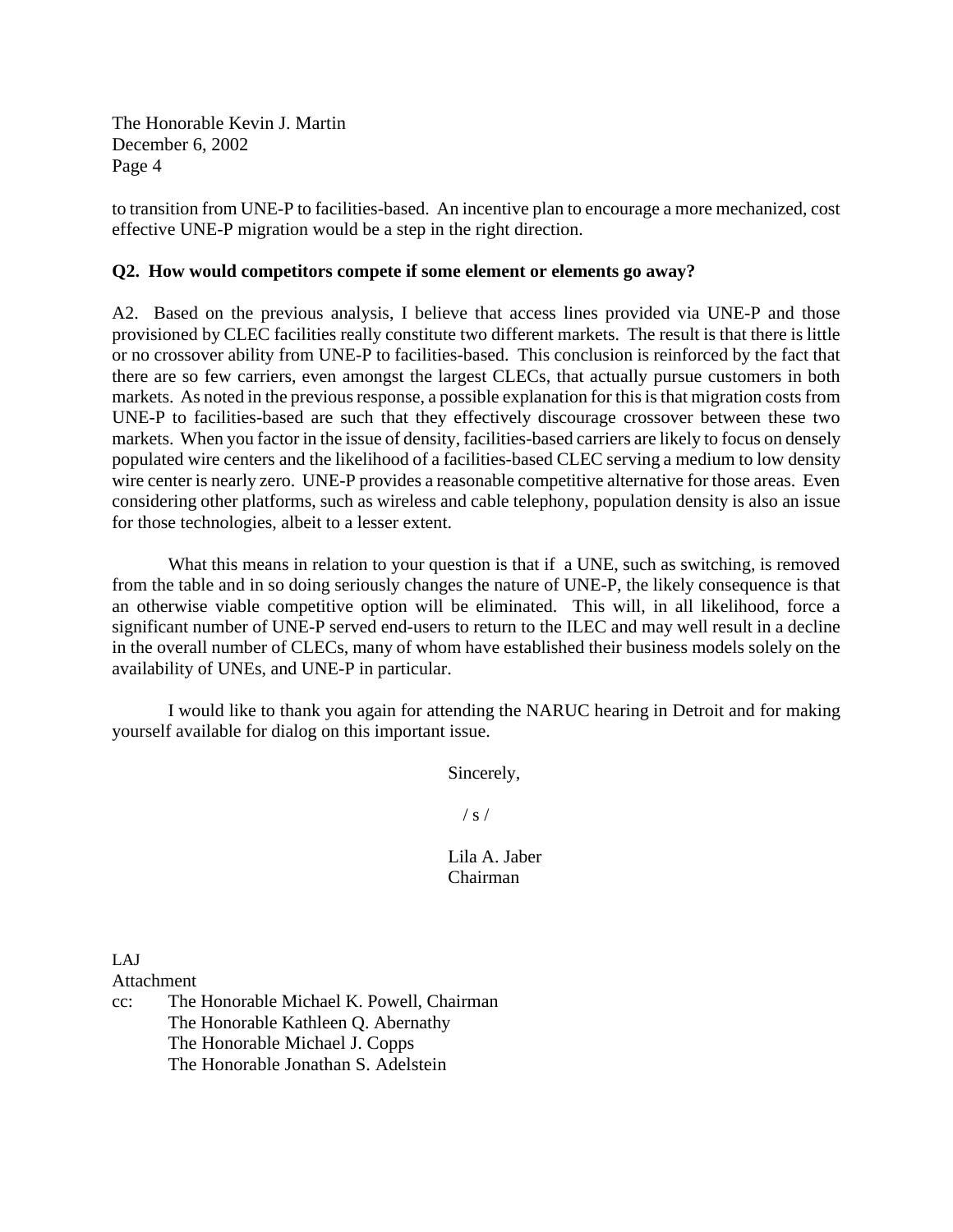Attachment

# **CLEC UNE-P Market**

**Total CLEC UNE-P Access Lines** 



% Served by Top 10 Facilities-Based Providers % Served by All Others

Figure 2

# **CLEC Facilities-Based Market**

**Total CLEC Facilities-Based Access LInes** 





% Served by Top 10 UNE-P Providers

% Served by All Other Providers